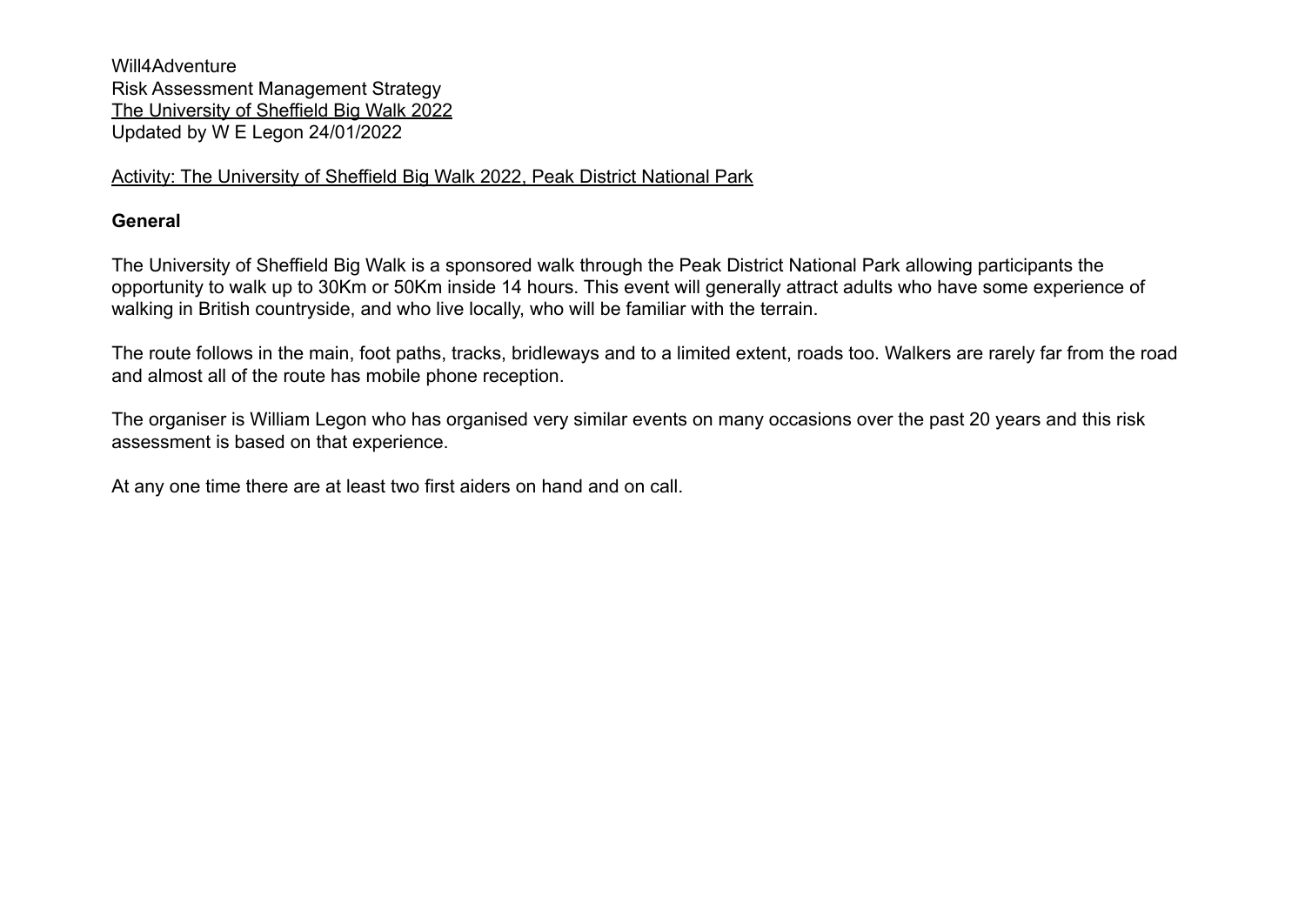| <b>Risk subject</b>               | <b>Method of Mitigation</b>                                                                                                                                                                                                                                                                                                                                                                                     |
|-----------------------------------|-----------------------------------------------------------------------------------------------------------------------------------------------------------------------------------------------------------------------------------------------------------------------------------------------------------------------------------------------------------------------------------------------------------------|
| a. Weather                        |                                                                                                                                                                                                                                                                                                                                                                                                                 |
| General                           | Organiser should check up to date weather forecast for the area to be walked and in the event of any severe weather warnings,<br>$\bullet$<br>should brief accordingly all participants 24 hours before the event.<br>Alternative plans should be considered beforehand.                                                                                                                                        |
| Cold & wet<br>conditions          | Marshals need to watch for signs of hypothermia and be briefed accordingly.<br>$\bullet$                                                                                                                                                                                                                                                                                                                        |
| Hot weather                       | Walkers need to be briefed to bring sun screen and to wear hats.<br>$\bullet$<br>Organisers need to brief walkers on suitable locations for rehydration and to provide water where possible.<br>Marshals need to watch for signs of hyperthermia and be briefed accordingly.                                                                                                                                    |
| Lightning                         | Walkers should be briefed not to be outside during lightning storm where possible.<br>$\bullet$<br>In the event that thunder and lightning is forecast walkers will need an up to date briefing in the 24 hours before the event on the<br>best safe practice.                                                                                                                                                  |
| b. Terrain                        |                                                                                                                                                                                                                                                                                                                                                                                                                 |
| Steep, wet,<br>slippery ground.   | Following rain there are sections of the route that are prone to mud, but the consequences of a slip in these places is most likely<br>to be negligible.<br>Walkers should be briefed that the route is muddy in sections so that they can come equipped with suitable footwear<br>The ground that leads down from Win Hill is steep and a marshal who is also a first-aider should be placed at this location. |
| Rock fall and<br>land slips       | N/A to these routes.<br>$\bullet$                                                                                                                                                                                                                                                                                                                                                                               |
| Stairs, steps,<br>uneven surfaces | Given the nature of the challenge we anticipate that the people signing up for this event will be capable enough to make stairs,<br>$\bullet$<br>steps and uneven surfaces a neglible hazard.<br>Walkers will be advised to wear appropriate footwear.<br>Walkers will be recommended to walk with other participants.                                                                                          |
| c. Walkers                        |                                                                                                                                                                                                                                                                                                                                                                                                                 |
| <b>Fitness</b>                    | The organiser/marshals to monitor the walkers throughout watching for signs of exhaustion.<br>$\bullet$<br>Walkers will be allowed to progress at a pace that is best for them with opportunities along the way to drop out.                                                                                                                                                                                    |
| Equipment                         | Before the event, organisers should to brief all walkers on suitable clothing and equipment for this event. Consideration must be<br>$\bullet$<br>given to wind, cold, precipitation and heat. Walkers must be briefed to carry suitable: clothing, equipment, food, snacks, and water<br>to complete the route.                                                                                                |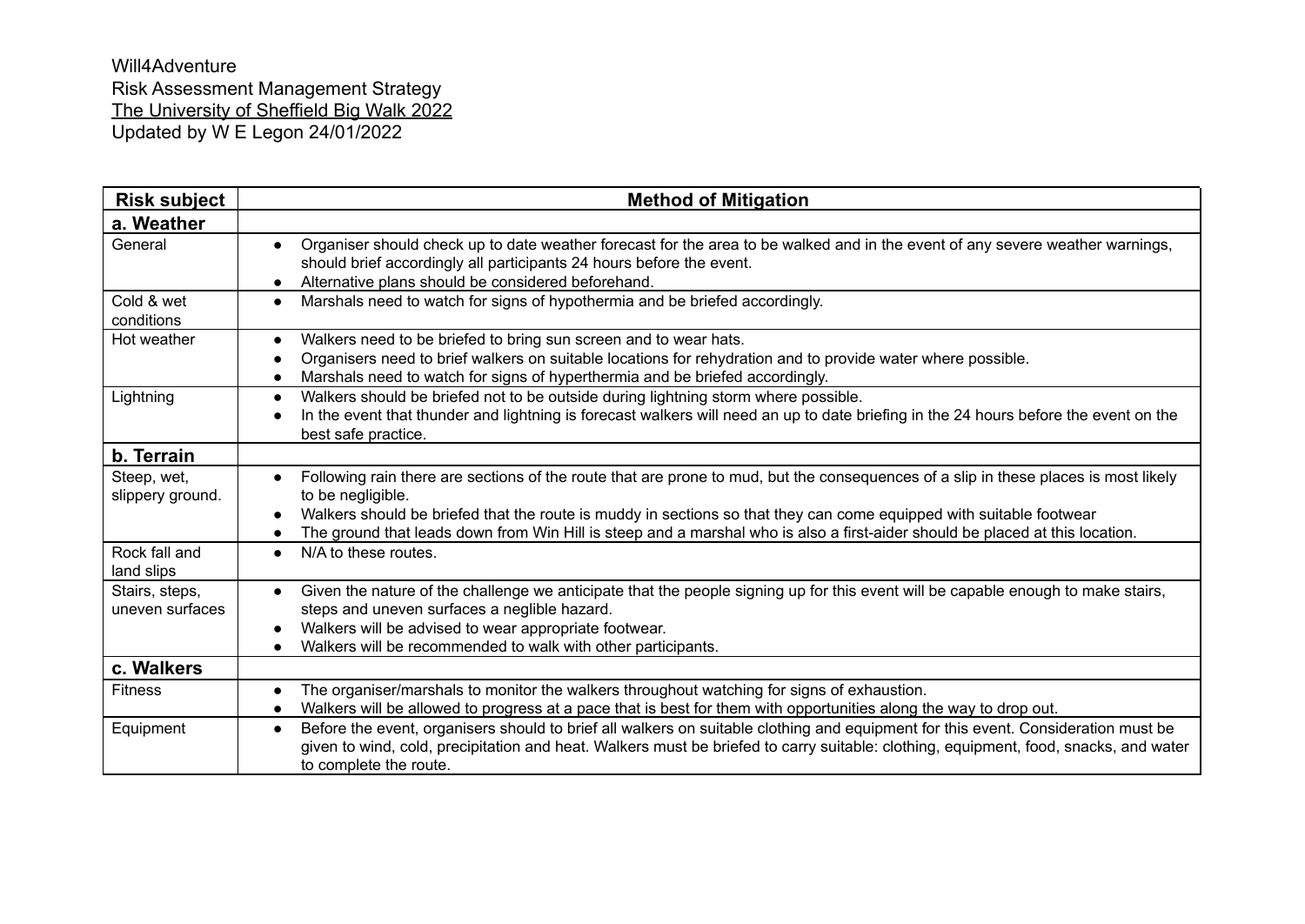| Lost                    | Marshals will be located at key locations to advise on where the route goes and to log walkers through.<br>Marshals will need to be placed with precision at key locations along the top of Kinder Scout and also on Bamford Edge and the<br>ground to Stanage Edge.<br>Walkers will have access to the route in good time allowing for teams to familiarise themselves with the route beforehand.<br>Any walkers that are knowledgable about the way of the route will be asked to wear Hi Vis vests to allow others to follow them.<br>Walkers need to have a copy of the route card in good time to allow for map familiarisation. Six figure grid references and post<br>codes are included on the route card enabling people to use smart phone GPS technology. Key locations are linked to online<br>maps. The route will be sent out as a PDF allowing these links to work.<br>Walkers will be asked to carry fully charged mobile phones.<br>Walkers should be made aware of OS Locate app. |
|-------------------------|-----------------------------------------------------------------------------------------------------------------------------------------------------------------------------------------------------------------------------------------------------------------------------------------------------------------------------------------------------------------------------------------------------------------------------------------------------------------------------------------------------------------------------------------------------------------------------------------------------------------------------------------------------------------------------------------------------------------------------------------------------------------------------------------------------------------------------------------------------------------------------------------------------------------------------------------------------------------------------------------------------|
|                         | Organisers to maintain a live log on whereabouts of walkers as they pass through marshal locations.<br>Organisers will log when participants have completed the route, or when walkers have had to withdraw.<br>After dark walkers will not be allowed to continue alone.                                                                                                                                                                                                                                                                                                                                                                                                                                                                                                                                                                                                                                                                                                                           |
| Pre-existing<br>medical | All participants will be invited to inform organisers about all pre-existing medical conditions. Where these exist, an action plan will<br>$\bullet$<br>be created, if the needs require such action.                                                                                                                                                                                                                                                                                                                                                                                                                                                                                                                                                                                                                                                                                                                                                                                               |
| d. Driving              |                                                                                                                                                                                                                                                                                                                                                                                                                                                                                                                                                                                                                                                                                                                                                                                                                                                                                                                                                                                                     |
| <b>Tired drivers</b>    | Walkers should be encouraged to use public transport to get to and from the start/end point.<br>$\bullet$                                                                                                                                                                                                                                                                                                                                                                                                                                                                                                                                                                                                                                                                                                                                                                                                                                                                                           |
|                         | Marshals will be coordinated so that no one needs to drive tired.                                                                                                                                                                                                                                                                                                                                                                                                                                                                                                                                                                                                                                                                                                                                                                                                                                                                                                                                   |
|                         | Marshals need to be located/parked in areas where they pose no threat to safety from oncoming traffic.<br>$\bullet$                                                                                                                                                                                                                                                                                                                                                                                                                                                                                                                                                                                                                                                                                                                                                                                                                                                                                 |
| Road accidents          | The route has been designed to minimise time spent walking along roads.<br>$\bullet$                                                                                                                                                                                                                                                                                                                                                                                                                                                                                                                                                                                                                                                                                                                                                                                                                                                                                                                |
|                         | Where this route requires walkers to use highways there are pavements for pedestrians.                                                                                                                                                                                                                                                                                                                                                                                                                                                                                                                                                                                                                                                                                                                                                                                                                                                                                                              |
|                         | No road crossings on this route are a cause for special concern.                                                                                                                                                                                                                                                                                                                                                                                                                                                                                                                                                                                                                                                                                                                                                                                                                                                                                                                                    |
|                         | Marshals need to monitor walkers' condition/coordination as they pass through.                                                                                                                                                                                                                                                                                                                                                                                                                                                                                                                                                                                                                                                                                                                                                                                                                                                                                                                      |
| e. First Aid            | Marshals need to be clear on what to do in the event of an incident.<br>$\bullet$                                                                                                                                                                                                                                                                                                                                                                                                                                                                                                                                                                                                                                                                                                                                                                                                                                                                                                                   |
| provision               | Walkers need to be briefed on how to call out a Mountain Rescue Team.<br>Employing 2 mountain leaders for 2 key sections of these routes would facilitate precise marshal positioning and would also mean                                                                                                                                                                                                                                                                                                                                                                                                                                                                                                                                                                                                                                                                                                                                                                                           |
|                         | the event would benefit from having two Outdoor First Aid qualified first-aiders on hand.                                                                                                                                                                                                                                                                                                                                                                                                                                                                                                                                                                                                                                                                                                                                                                                                                                                                                                           |
|                         | Soft tissue injuries and blisters are likely to be the greatest cause for first-aid. Walkers should be briefed to carry a basic first aid                                                                                                                                                                                                                                                                                                                                                                                                                                                                                                                                                                                                                                                                                                                                                                                                                                                           |
|                         | kit that includes these items.                                                                                                                                                                                                                                                                                                                                                                                                                                                                                                                                                                                                                                                                                                                                                                                                                                                                                                                                                                      |
| e. Health &<br>hygiene  |                                                                                                                                                                                                                                                                                                                                                                                                                                                                                                                                                                                                                                                                                                                                                                                                                                                                                                                                                                                                     |
| Food poisoning          | The kitchen team should ensure that high standards of hygiene are maintained with all aspects of food preparation as per their<br>$\bullet$<br>experience, training and qualifications.                                                                                                                                                                                                                                                                                                                                                                                                                                                                                                                                                                                                                                                                                                                                                                                                             |